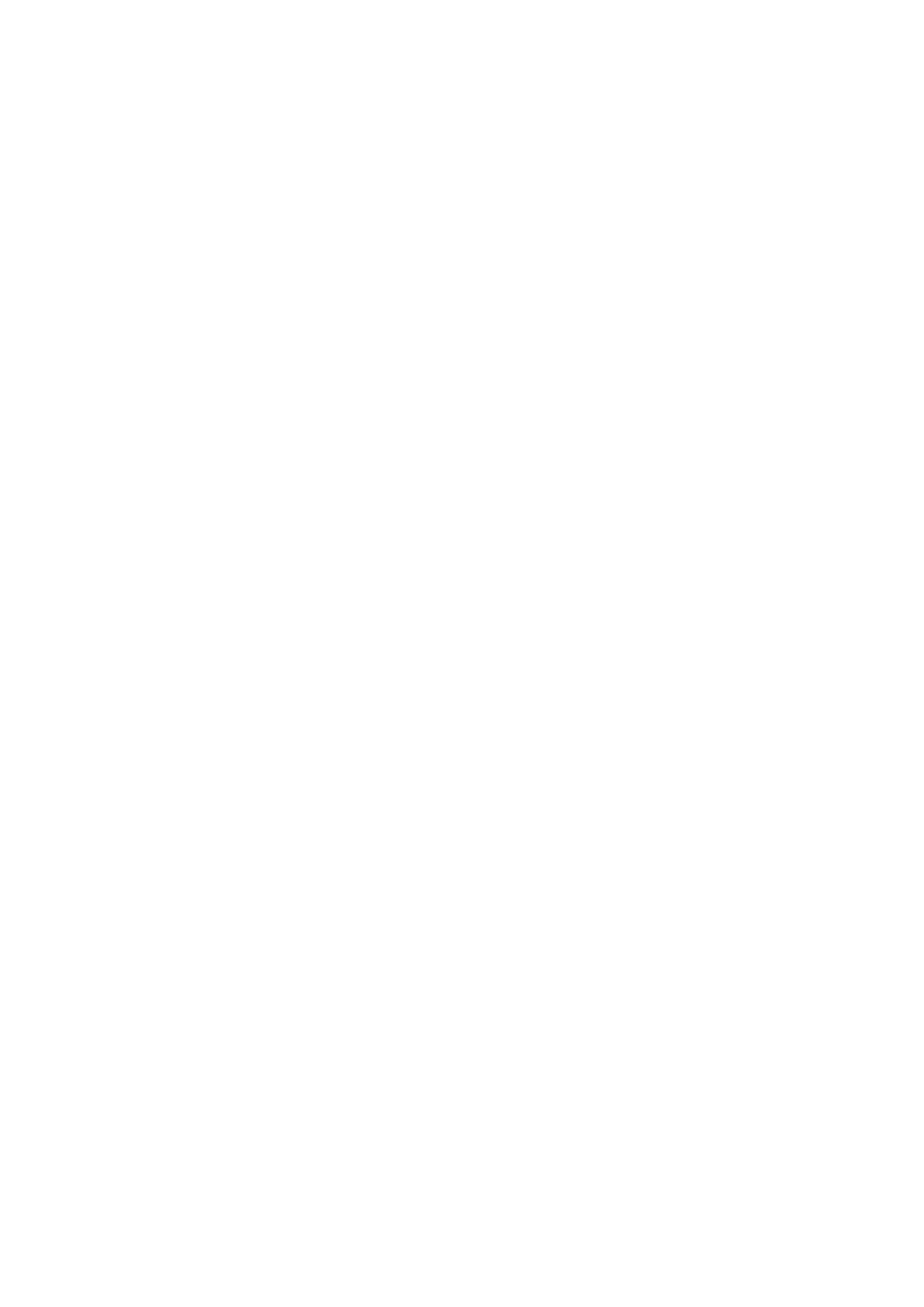

gecomponeerd in opdracht van Musidesk Rijnbrink

Score Rijnbrink Score Register of the Score Rijnbrink Score Rijnbrink Score Register of the Score Rijnbrink Score Register of the Score Rijnbrink Score Register of the Score Rijnbrink Score Register of the Score Rijnbrink

| Part 1                                             |                                          |                  |                                       |                                        |                  |
|----------------------------------------------------|------------------------------------------|------------------|---------------------------------------|----------------------------------------|------------------|
| Part 2                                             |                                          | $\boldsymbol{f}$ |                                       |                                        | J                |
| Part 3                                             | $\mathcal{P}$                            |                  | f                                     |                                        |                  |
| Part 4                                             | $\mathcal{P}_{\mathcal{F}_{\mathbb{F}}}$ |                  |                                       |                                        | $\boldsymbol{f}$ |
| Drumset                                            |                                          | H.H.             | c.c.<br>z<br>$\overline{\mathcal{I}}$ |                                        | Stickshot<br>:   |
| Beatring                                           |                                          | f                |                                       |                                        |                  |
| Timpani                                            | $\mathcal{P}$ if                         |                  |                                       |                                        |                  |
| Bells                                              | $\frac{1}{2}$                            |                  |                                       | $\bar{\mathbf{f}}$<br>$\boldsymbol{f}$ |                  |
| Boomwhackers                                       |                                          |                  |                                       |                                        |                  |
| Violin                                             |                                          |                  |                                       |                                        |                  |
| Soprano Recorder                                   |                                          |                  |                                       |                                        |                  |
| Flute / Oboe                                       |                                          |                  |                                       |                                        | ▬                |
| $\mathsf{B}\flat$ Clarinet                         | $\frac{1}{2}$                            |                  |                                       |                                        |                  |
| Soprano Sax                                        | $\phi$<br>∙                              | -                |                                       | $\blacksquare$                         |                  |
| Alto Sax                                           |                                          |                  |                                       |                                        |                  |
| F Horn                                             |                                          |                  |                                       |                                        |                  |
| B <sub>b</sub> Trumpet/<br>Flugelhorn/<br>Baritone |                                          |                  | -                                     | -                                      | ÷                |
| C Trombone                                         |                                          |                  |                                       | ▄                                      | -                |
| Mallets                                            |                                          |                  |                                       |                                        |                  |
| Keyboard                                           |                                          |                  |                                       |                                        |                  |
|                                                    |                                          |                  |                                       |                                        |                  |
| Percussion<br>(any kind)                           | ▦                                        | $\boldsymbol{2}$ | $\boldsymbol{\beta}$                  | $\boldsymbol{4}$                       |                  |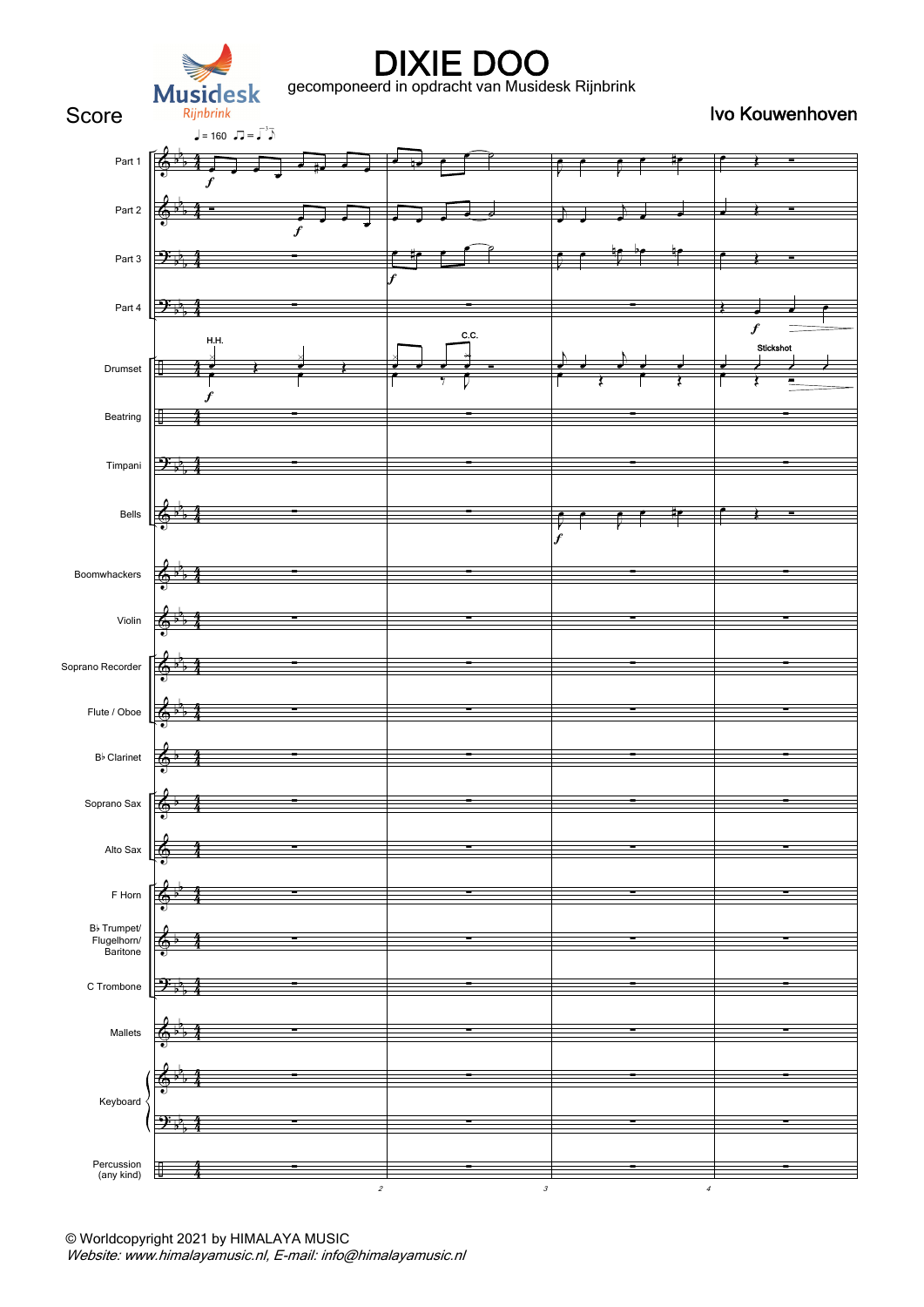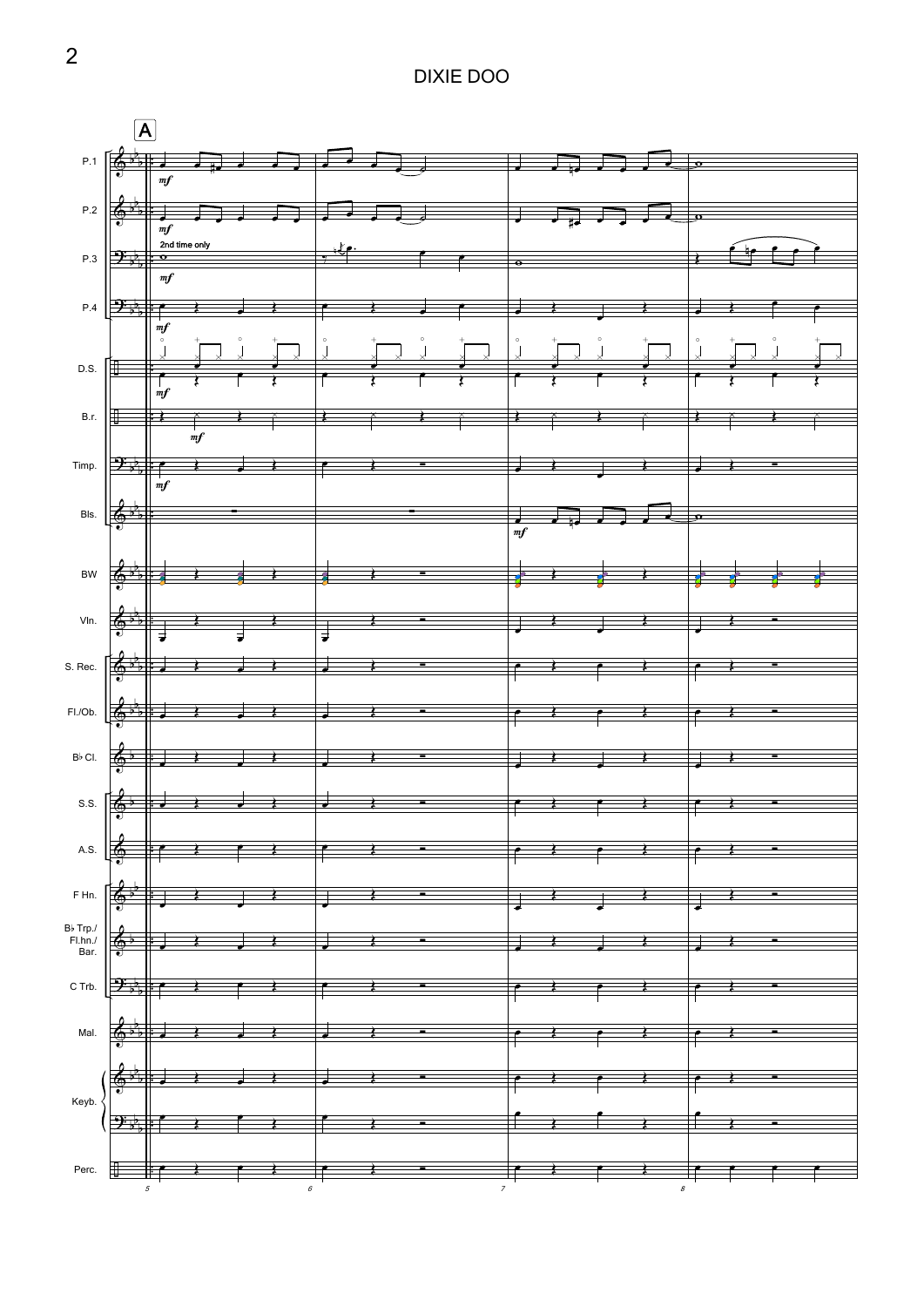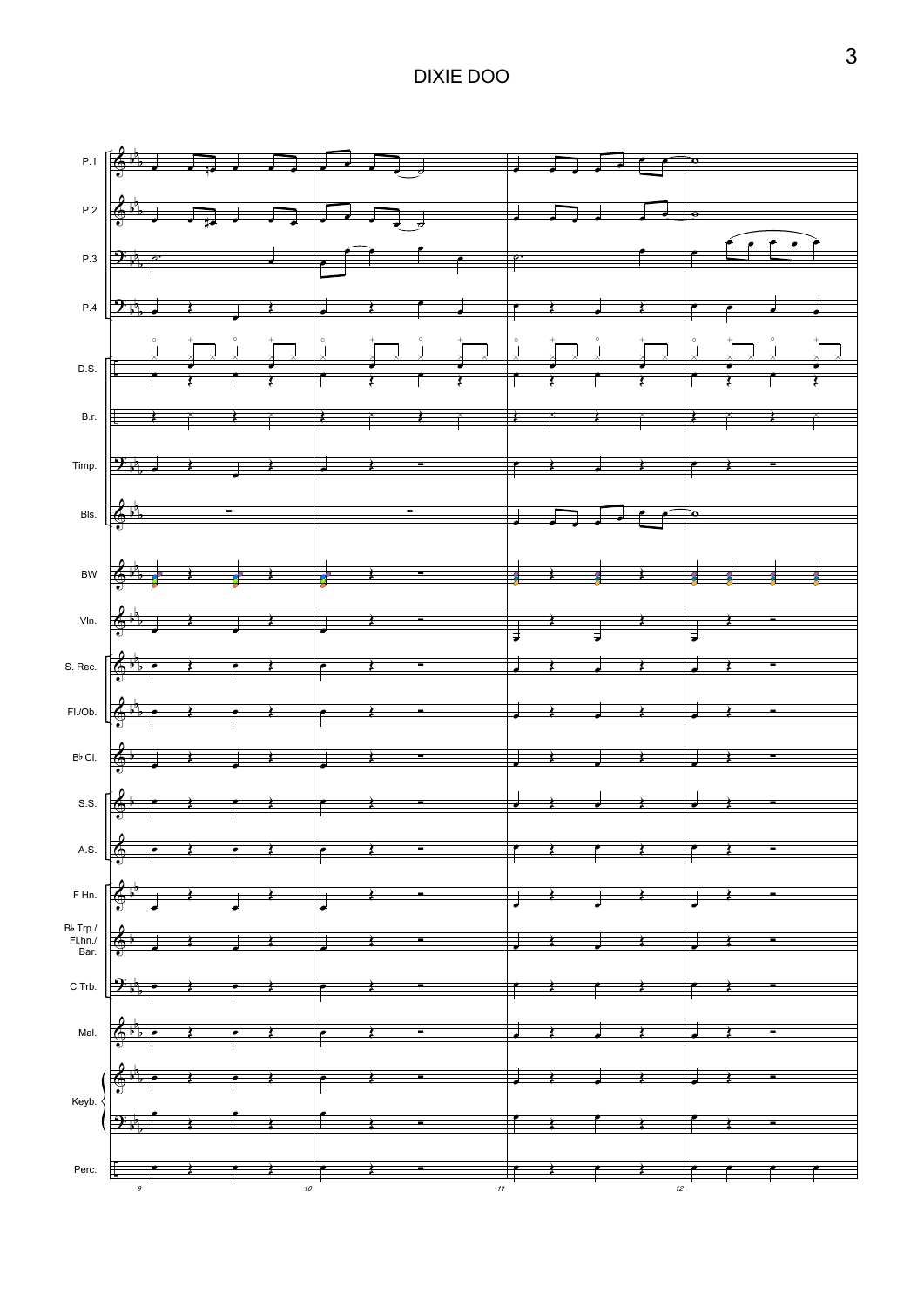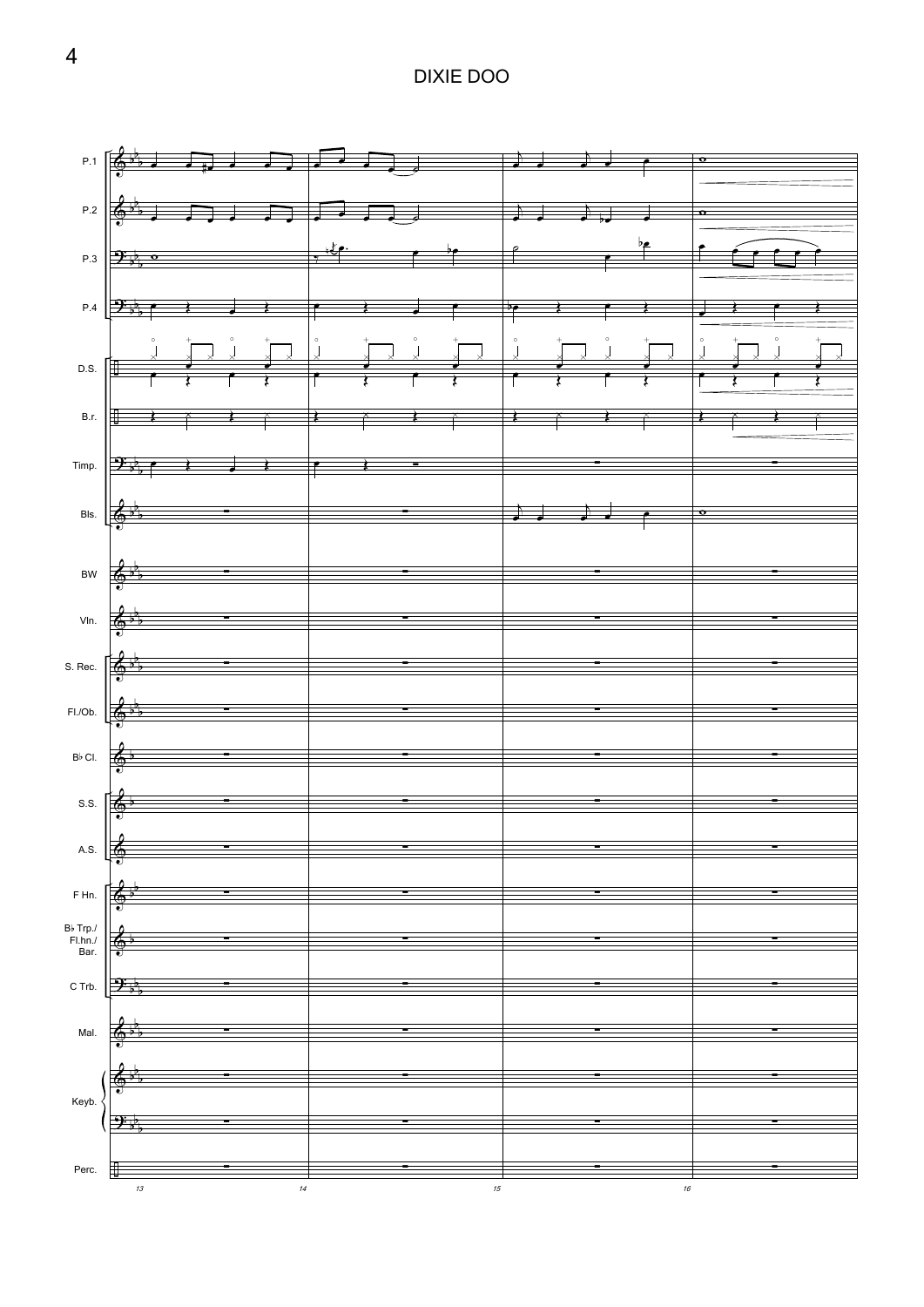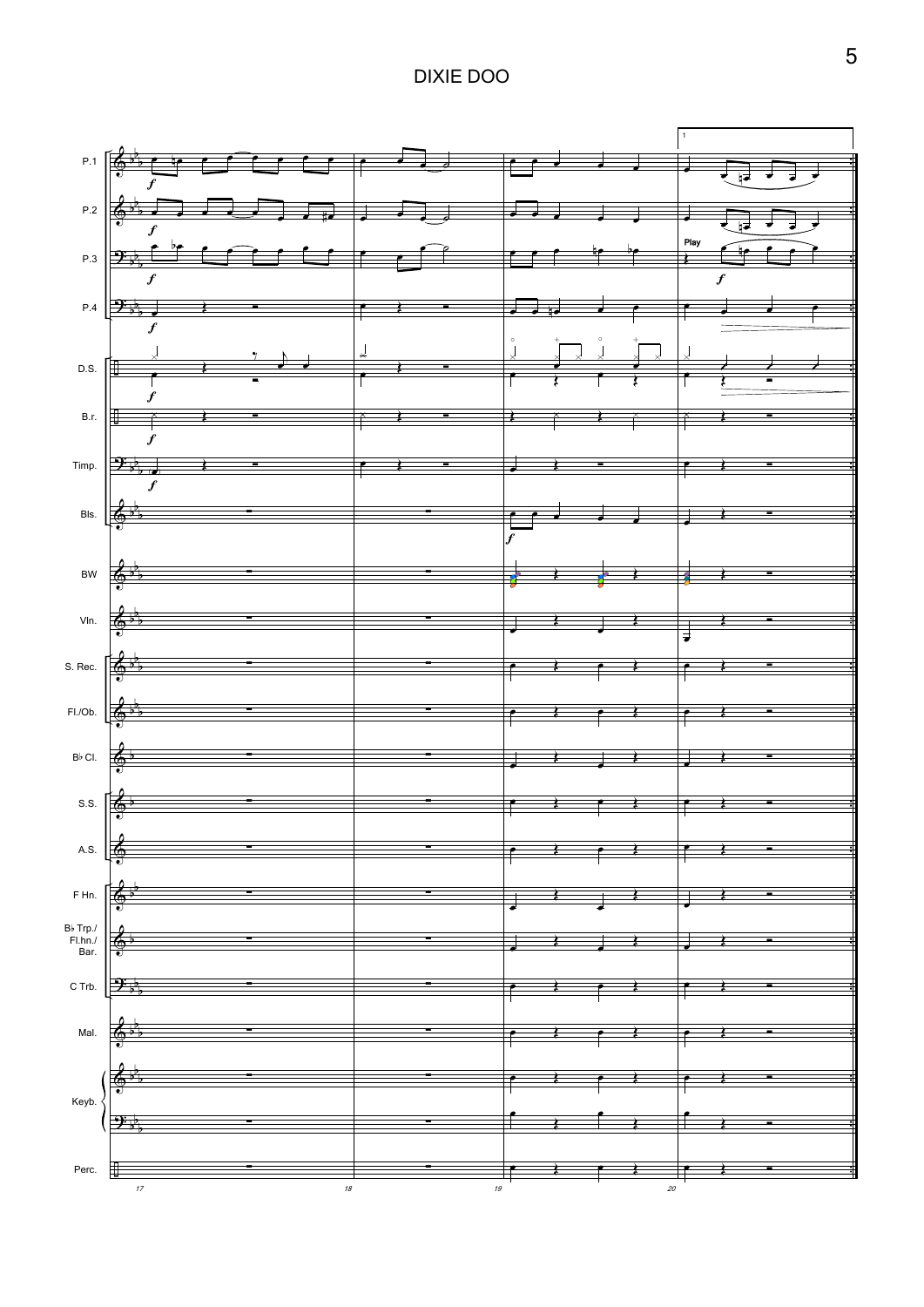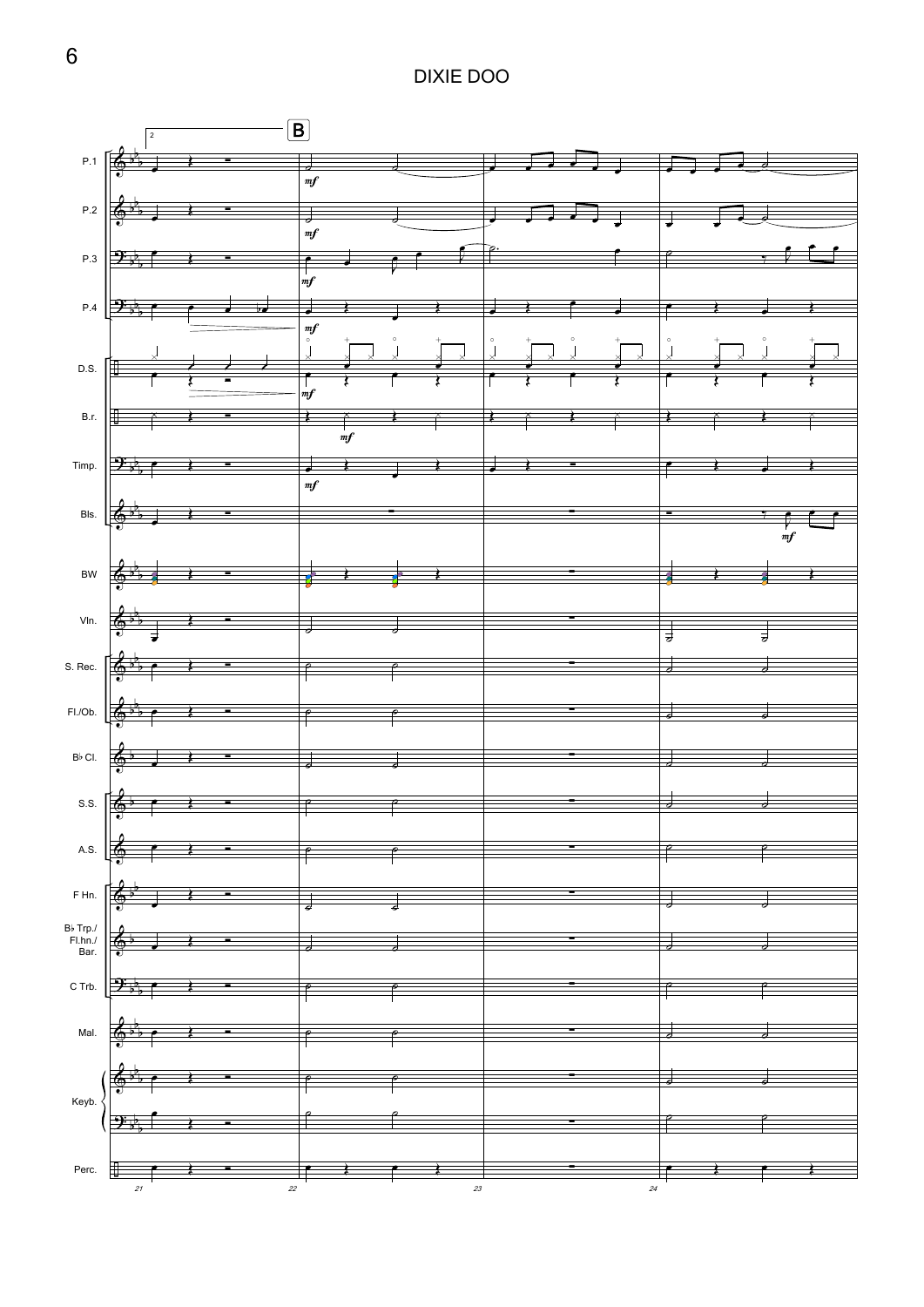

7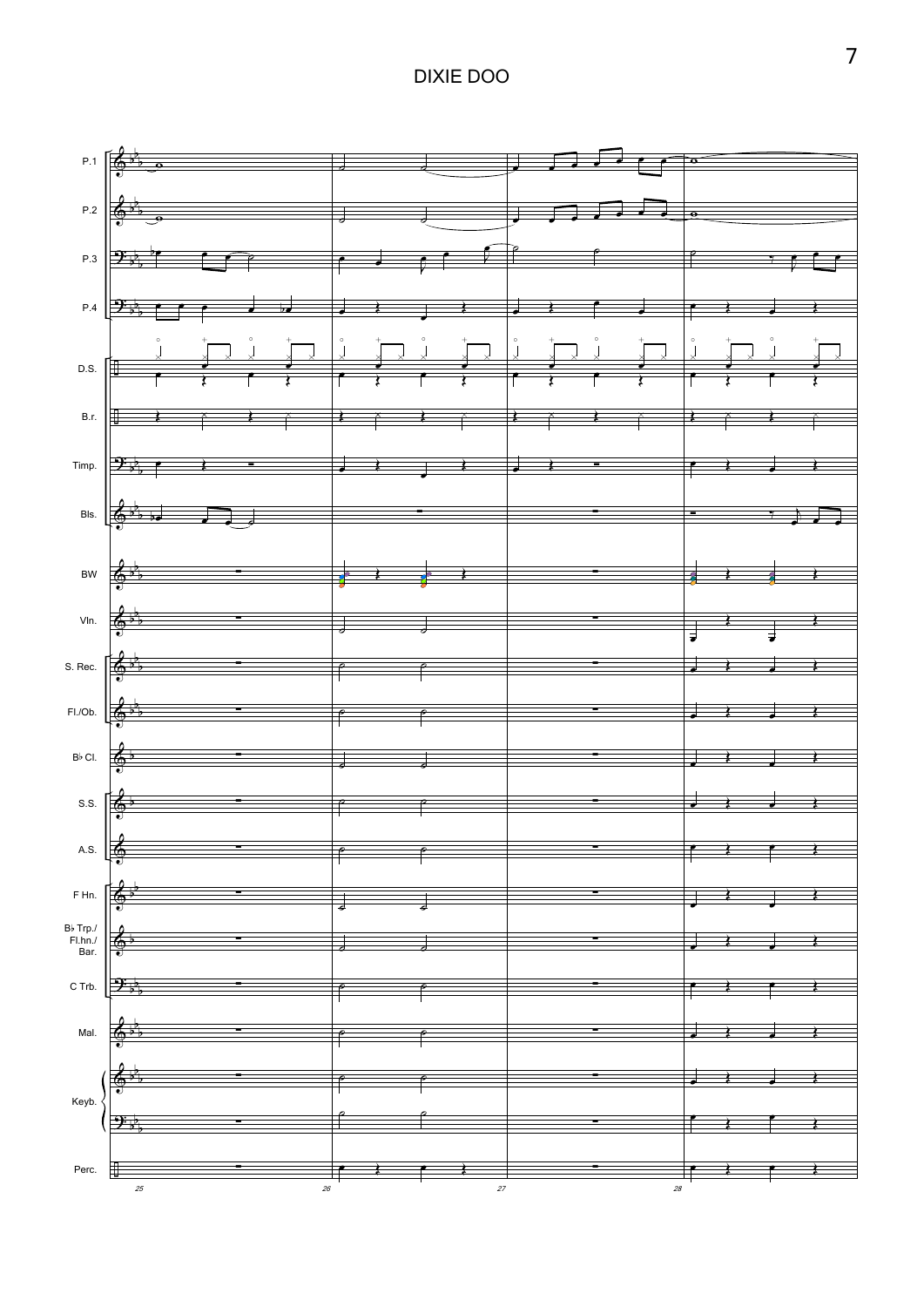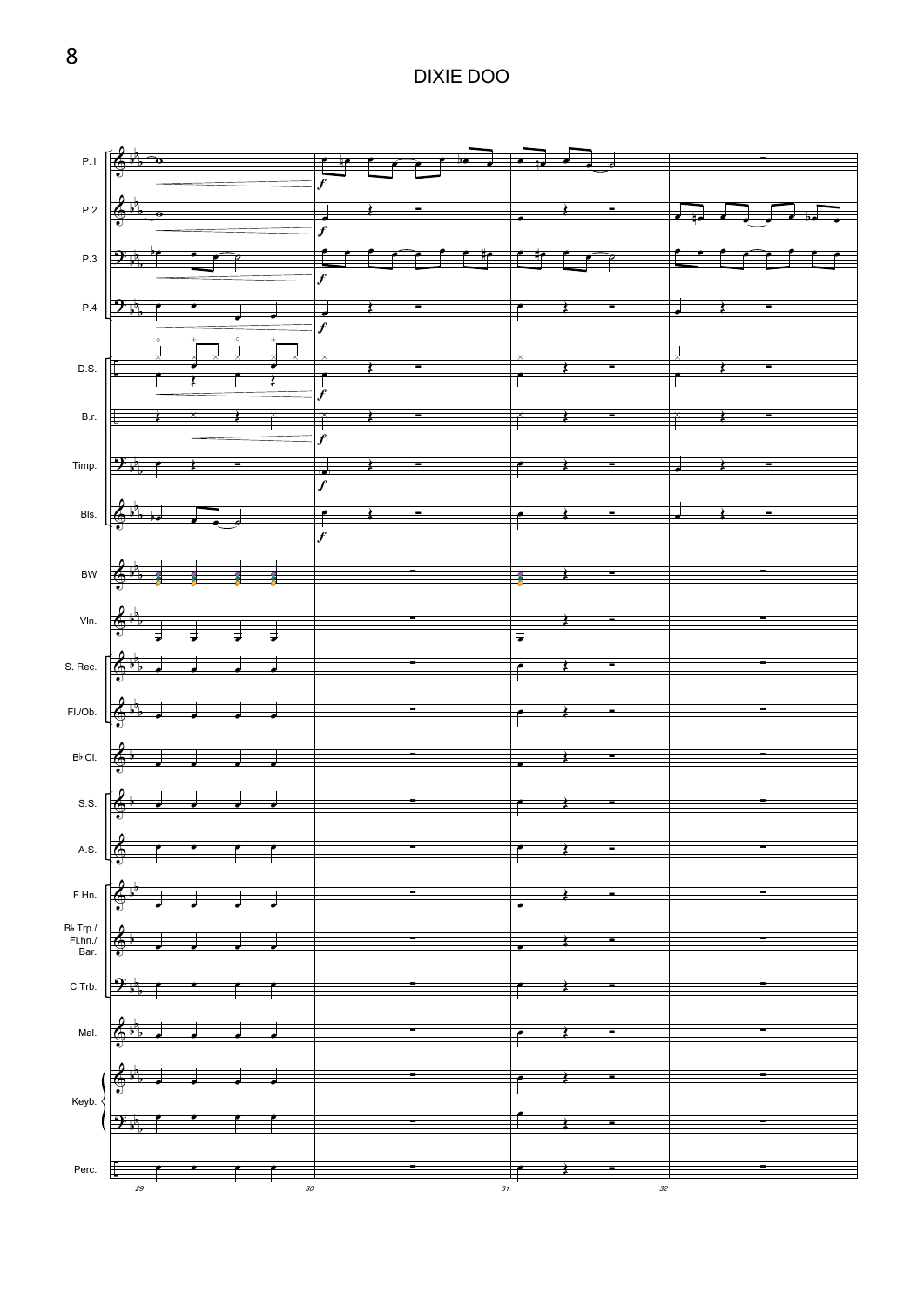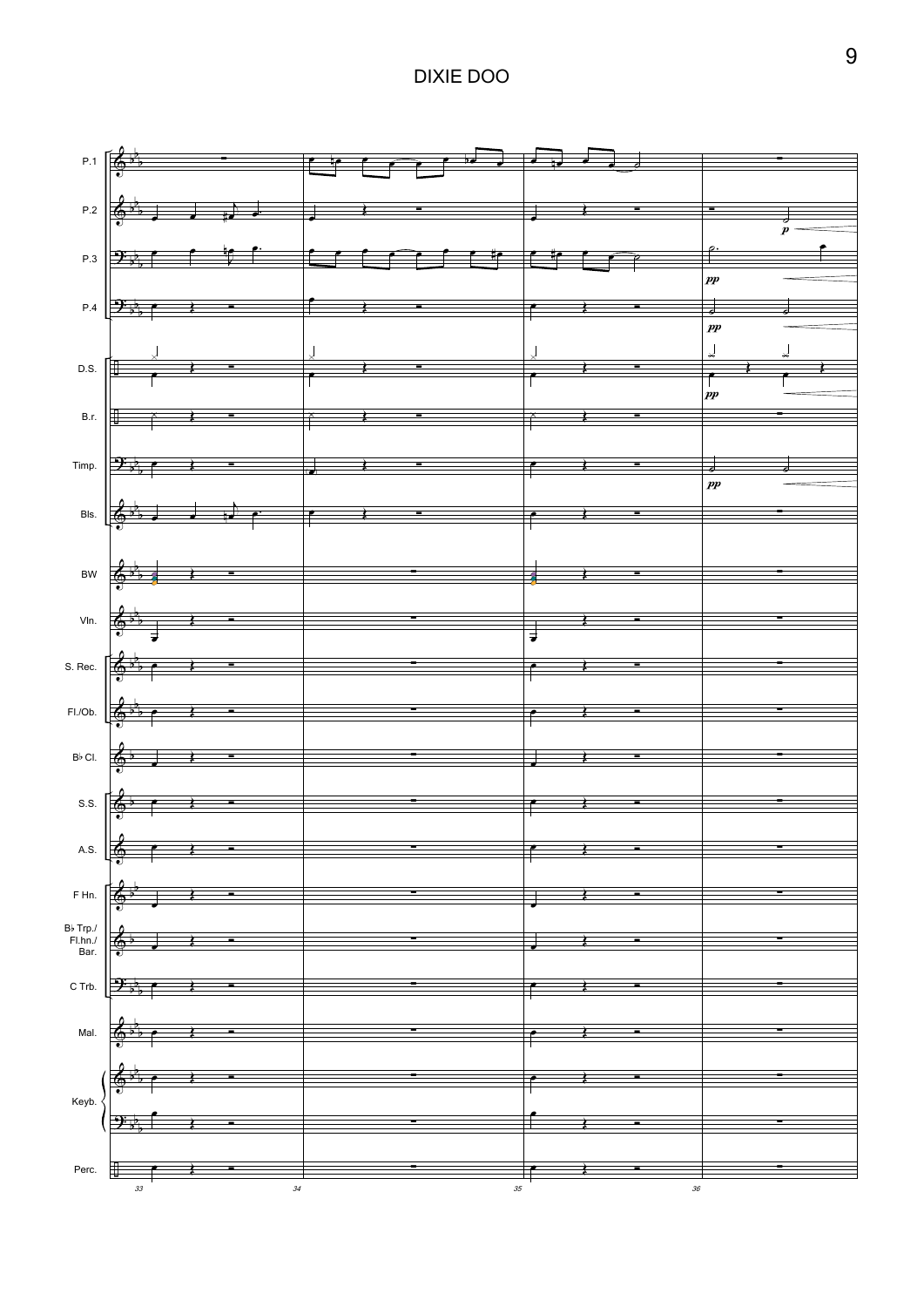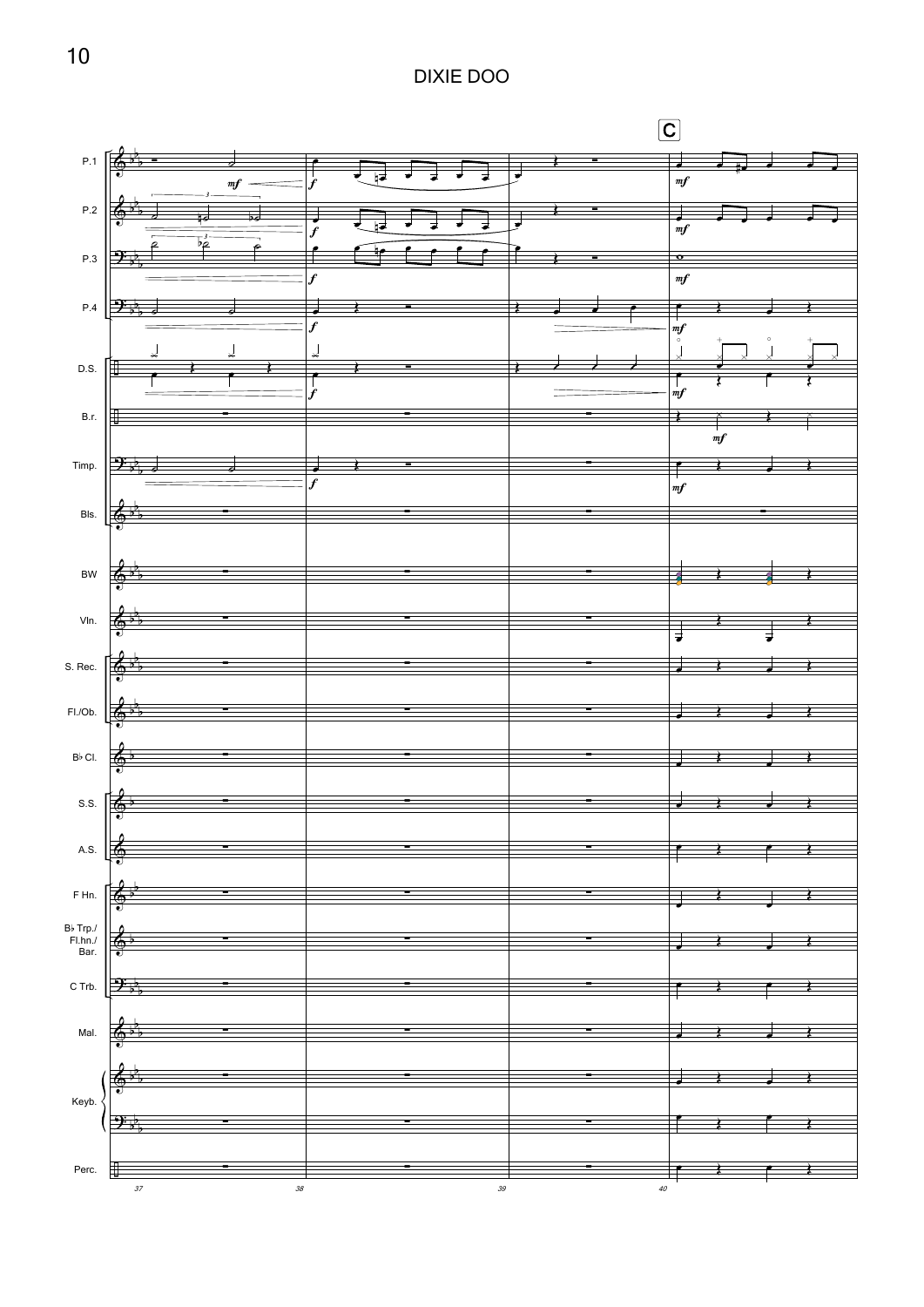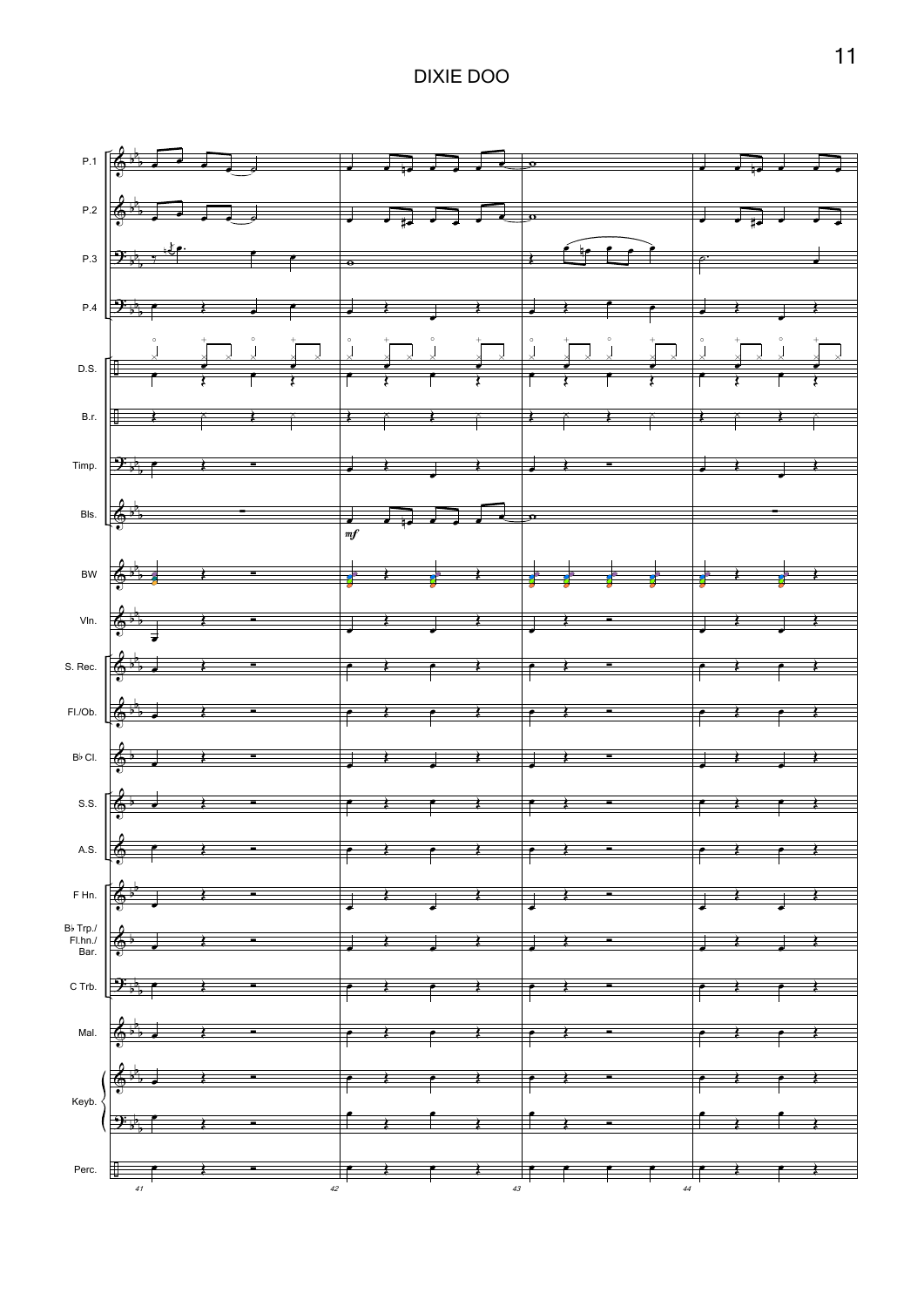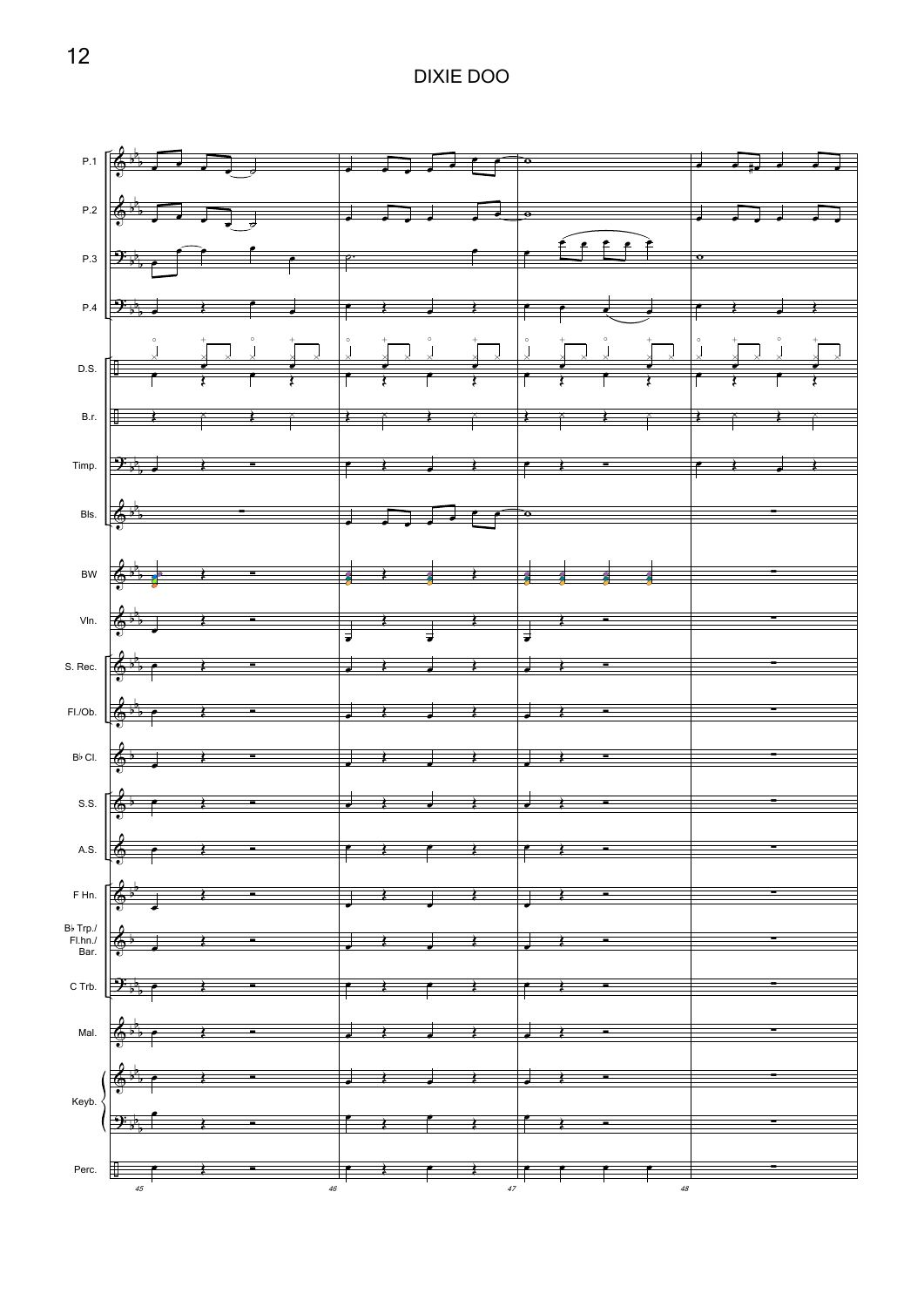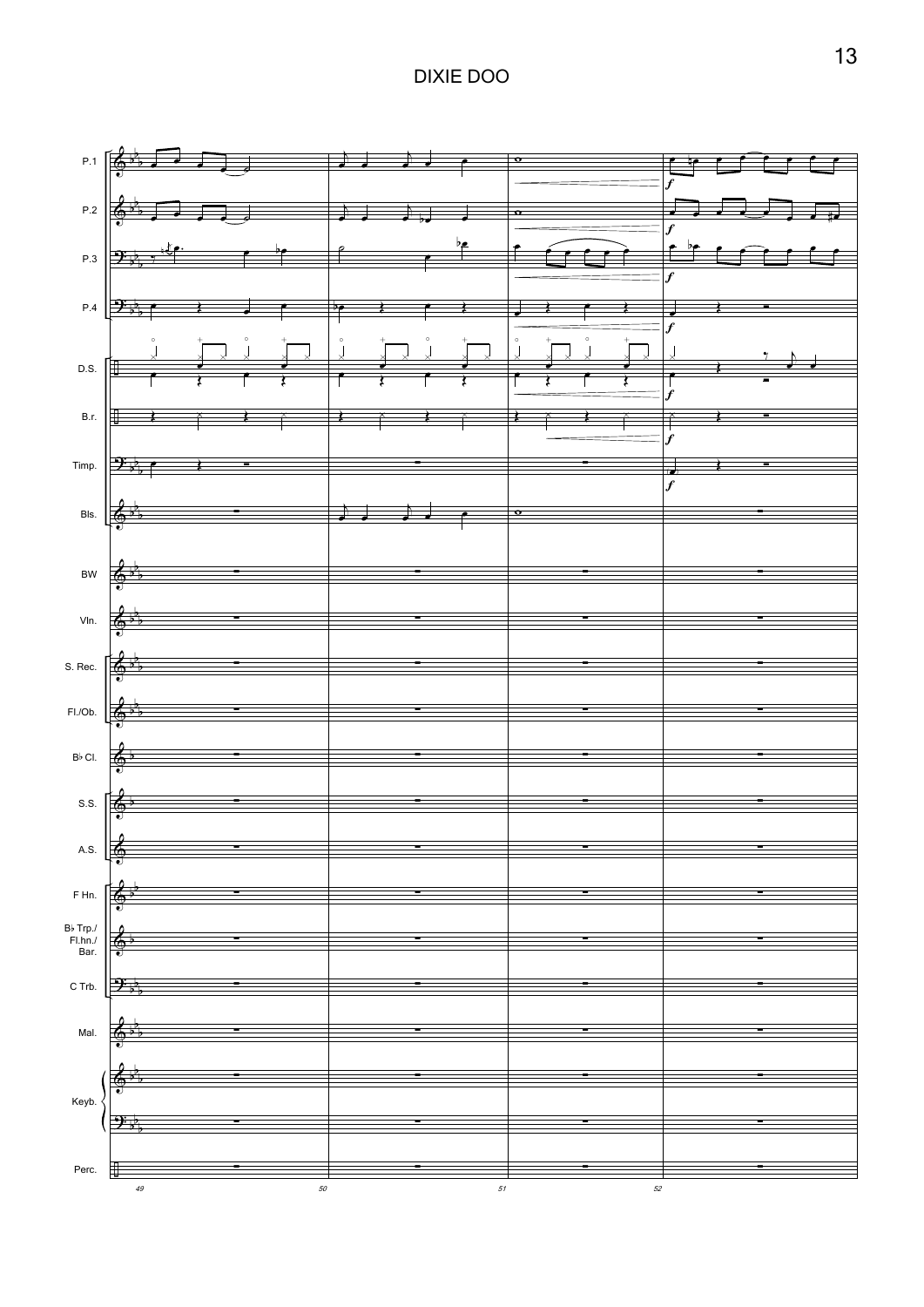## D

|                                                                                                                               |                                                                                                                                                                                                                                                                                                                                                                                                                                    | $P.1$ $\begin{bmatrix} \begin{array}{ccc} 0 & \frac{1}{2} & \frac{1}{2} & \frac{1}{2} & \frac{1}{2} & \frac{1}{2} & \frac{1}{2} & \frac{1}{2} & \frac{1}{2} & \frac{1}{2} & \frac{1}{2} & \frac{1}{2} & \frac{1}{2} & \frac{1}{2} & \frac{1}{2} & \frac{1}{2} & \frac{1}{2} & \frac{1}{2} & \frac{1}{2} & \frac{1}{2} & \frac{1}{2} & \frac{1}{2} & \frac{1}{2} & \frac{1}{2} & \frac{1}{2} & \frac{1}{2$ |            | Di - xie doo                                  | Di - xie<br>doo<br>This                                |
|-------------------------------------------------------------------------------------------------------------------------------|------------------------------------------------------------------------------------------------------------------------------------------------------------------------------------------------------------------------------------------------------------------------------------------------------------------------------------------------------------------------------------------------------------------------------------|-----------------------------------------------------------------------------------------------------------------------------------------------------------------------------------------------------------------------------------------------------------------------------------------------------------------------------------------------------------------------------------------------------------|------------|-----------------------------------------------|--------------------------------------------------------|
|                                                                                                                               | $P.2$ $\left[\frac{1}{2}, \frac{1}{2}, \ldots, \frac{1}{2}\right]$                                                                                                                                                                                                                                                                                                                                                                 |                                                                                                                                                                                                                                                                                                                                                                                                           |            |                                               |                                                        |
|                                                                                                                               | P.3 $\frac{1}{2}$                                                                                                                                                                                                                                                                                                                                                                                                                  | $\begin{array}{ccc} \bullet & \bullet & \bullet \end{array}$                                                                                                                                                                                                                                                                                                                                              | $^{\circ}$ | Di - xie doo                                  | Di - xie<br>This<br>doo                                |
|                                                                                                                               | $P.4$ $\frac{9.1}{9.6}$ $\frac{1}{2}$                                                                                                                                                                                                                                                                                                                                                                                              | لي ل                                                                                                                                                                                                                                                                                                                                                                                                      |            | Di - xie doo                                  | Di<br>- xie<br>doo<br>This                             |
|                                                                                                                               |                                                                                                                                                                                                                                                                                                                                                                                                                                    |                                                                                                                                                                                                                                                                                                                                                                                                           | $\degree$  | Di<br>xie<br>doo<br>$\circ$                   | Di<br>xie<br>This<br>doo                               |
| D.S. $E$                                                                                                                      |                                                                                                                                                                                                                                                                                                                                                                                                                                    |                                                                                                                                                                                                                                                                                                                                                                                                           |            |                                               |                                                        |
| B.r.                                                                                                                          |                                                                                                                                                                                                                                                                                                                                                                                                                                    | ₹                                                                                                                                                                                                                                                                                                                                                                                                         |            |                                               |                                                        |
| Timp.                                                                                                                         | $\rightarrow$                                                                                                                                                                                                                                                                                                                                                                                                                      |                                                                                                                                                                                                                                                                                                                                                                                                           |            | Di - xie doo                                  | $\overline{D}$ i - xie<br>This<br>doo                  |
|                                                                                                                               | Bls. $\left[\begin{array}{ccc} \frac{1}{2} & \frac{1}{2} \\ \frac{1}{2} & \frac{1}{2} \end{array}\right]$                                                                                                                                                                                                                                                                                                                          |                                                                                                                                                                                                                                                                                                                                                                                                           |            | xie doo                                       | $-$ xie<br>Di<br>doo<br>This                           |
|                                                                                                                               |                                                                                                                                                                                                                                                                                                                                                                                                                                    |                                                                                                                                                                                                                                                                                                                                                                                                           |            | Di - xie doo                                  | Di - xie<br>doo<br>This                                |
| BW                                                                                                                            | $\begin{array}{c c c c c} \hline \mathbf{e} & \mathbf{e} & \mathbf{e} & \mathbf{e} & \mathbf{e} \\ \hline \mathbf{e} & \mathbf{e} & \mathbf{e} & \mathbf{e} & \mathbf{e} & \mathbf{e} \\ \hline \mathbf{e} & \mathbf{e} & \mathbf{e} & \mathbf{e} & \mathbf{e} & \mathbf{e} \\ \hline \mathbf{e} & \mathbf{e} & \mathbf{e} & \mathbf{e} & \mathbf{e} & \mathbf{e} \\ \hline \mathbf{e} & \mathbf{e} & \mathbf{e} & \mathbf{e} & \$ |                                                                                                                                                                                                                                                                                                                                                                                                           |            | Di - xie doo                                  | Di - xie<br>doo<br>This                                |
| VIn.                                                                                                                          |                                                                                                                                                                                                                                                                                                                                                                                                                                    |                                                                                                                                                                                                                                                                                                                                                                                                           |            | Di - xie doo                                  | Di - xie<br>doo<br>This                                |
| S. Rec.                                                                                                                       |                                                                                                                                                                                                                                                                                                                                                                                                                                    |                                                                                                                                                                                                                                                                                                                                                                                                           |            |                                               |                                                        |
|                                                                                                                               | FI./Ob. $\begin{array}{ c c }\n\hline\n\end{array}$ $\begin{array}{ c c }\n\hline\n\end{array}$ $\begin{array}{ c c }\n\hline\n\end{array}$                                                                                                                                                                                                                                                                                        | 垂                                                                                                                                                                                                                                                                                                                                                                                                         |            | Di - xie doo                                  | Di - xie<br>doo<br>This                                |
| $\mathsf{B}\flat$ Cl.                                                                                                         | $\leftarrow$ $\leftarrow$ $\leftarrow$ $\leftarrow$                                                                                                                                                                                                                                                                                                                                                                                |                                                                                                                                                                                                                                                                                                                                                                                                           |            | Di - xie doo                                  | Di - xie<br>doo<br>This                                |
| $\frac{2}{9}$<br>S.S.                                                                                                         |                                                                                                                                                                                                                                                                                                                                                                                                                                    | 垂<br>$\overline{\mathcal{L}}$                                                                                                                                                                                                                                                                                                                                                                             |            | Di -<br>xie doo                               | Di - xie<br>doo<br>This                                |
| ۵<br>A.S. $\sqrt{\frac{6}{3}}$                                                                                                |                                                                                                                                                                                                                                                                                                                                                                                                                                    |                                                                                                                                                                                                                                                                                                                                                                                                           |            | Di - xie doo                                  | Di - xie<br>doo<br>This                                |
| $F$ Hn.                                                                                                                       |                                                                                                                                                                                                                                                                                                                                                                                                                                    |                                                                                                                                                                                                                                                                                                                                                                                                           |            | Di - xie doo                                  | Di - xie<br>doo<br>This                                |
|                                                                                                                               | $\blacksquare$                                                                                                                                                                                                                                                                                                                                                                                                                     |                                                                                                                                                                                                                                                                                                                                                                                                           |            | Di - xie doo                                  | Di - xie<br>This<br>doo                                |
| $\begin{array}{c}\n\mathsf{B}^{\flat}$ Trp./ $\left \bigoplus_{\text{Bar.}} \frac{\mathsf{A}}{\mathsf{B}}\right  \end{array}$ |                                                                                                                                                                                                                                                                                                                                                                                                                                    |                                                                                                                                                                                                                                                                                                                                                                                                           |            | Di - xie doo                                  | Di - xie<br>doo<br>This                                |
| C Trb. $\left \frac{\partial \cdot \phi}{\partial \cdot \phi}\right $                                                         |                                                                                                                                                                                                                                                                                                                                                                                                                                    |                                                                                                                                                                                                                                                                                                                                                                                                           |            | ř<br>$\overline{\phantom{a}}$<br>Di - xie doo | Di - xie<br>doo<br>This                                |
| Mal.                                                                                                                          |                                                                                                                                                                                                                                                                                                                                                                                                                                    |                                                                                                                                                                                                                                                                                                                                                                                                           |            | Di - xie doo                                  | Di - xie<br>doo<br>This                                |
| $\frac{2}{9}$<br>Keyb.                                                                                                        |                                                                                                                                                                                                                                                                                                                                                                                                                                    |                                                                                                                                                                                                                                                                                                                                                                                                           |            | .<br>* * * *<br>Di - xie doo                  | $\overline{\vphantom{1}}$<br>₹<br>Di - xie doo<br>This |
|                                                                                                                               |                                                                                                                                                                                                                                                                                                                                                                                                                                    |                                                                                                                                                                                                                                                                                                                                                                                                           |            |                                               |                                                        |
| Perc.<br>冊                                                                                                                    | ٠<br>$53\,$                                                                                                                                                                                                                                                                                                                                                                                                                        | 54                                                                                                                                                                                                                                                                                                                                                                                                        |            | $55$ Di - xie doo                             | $56$ Di - xie doo                                      |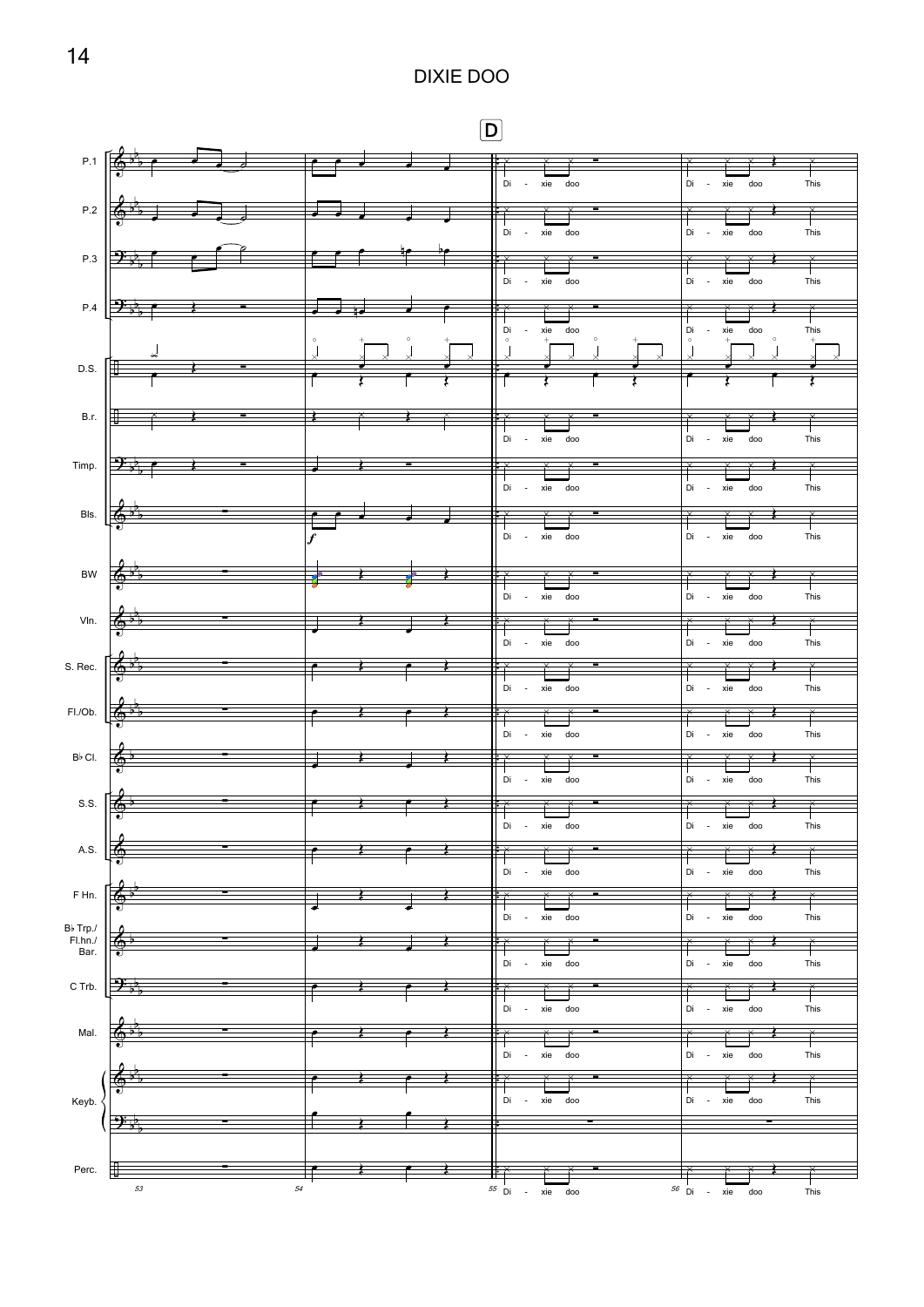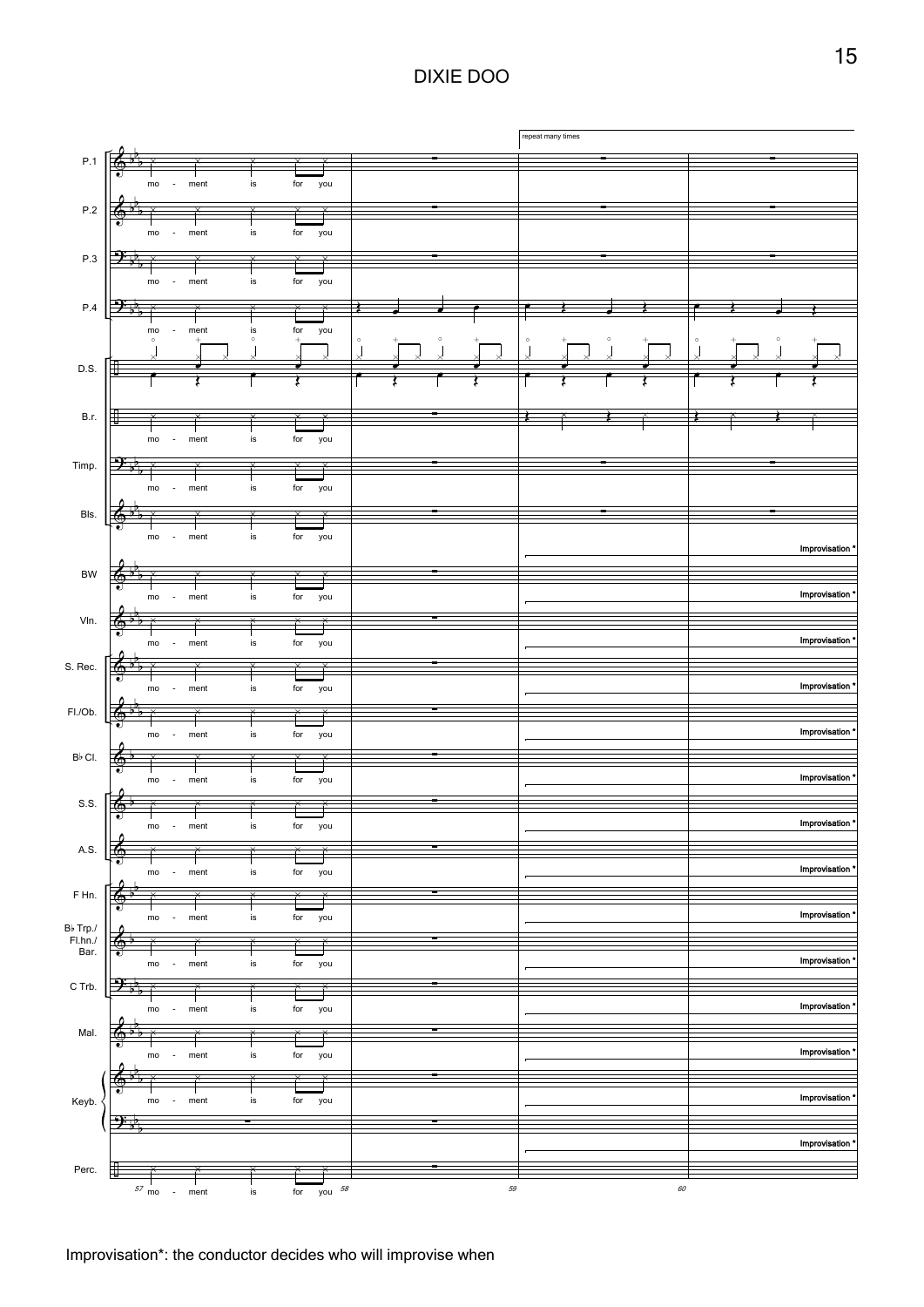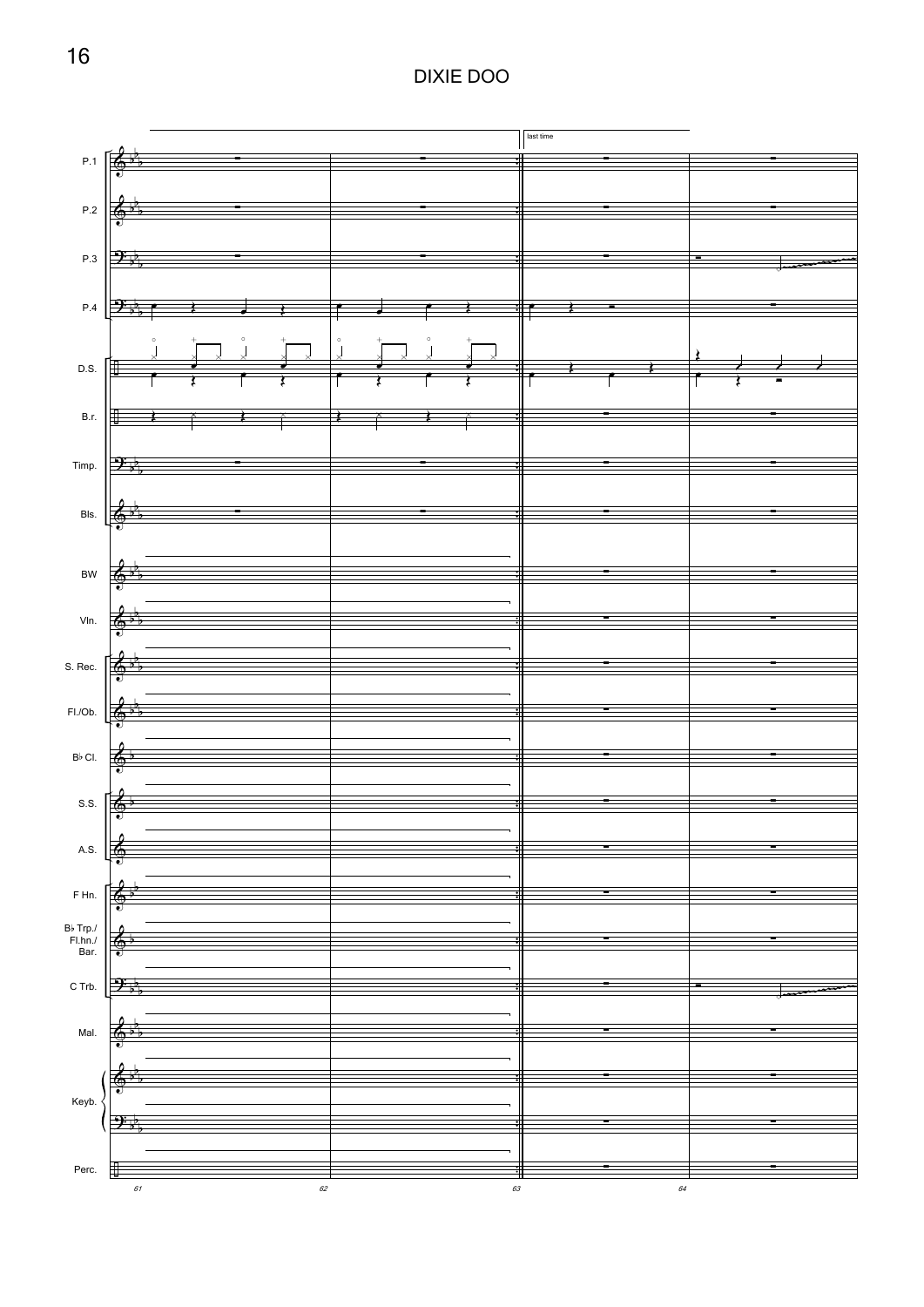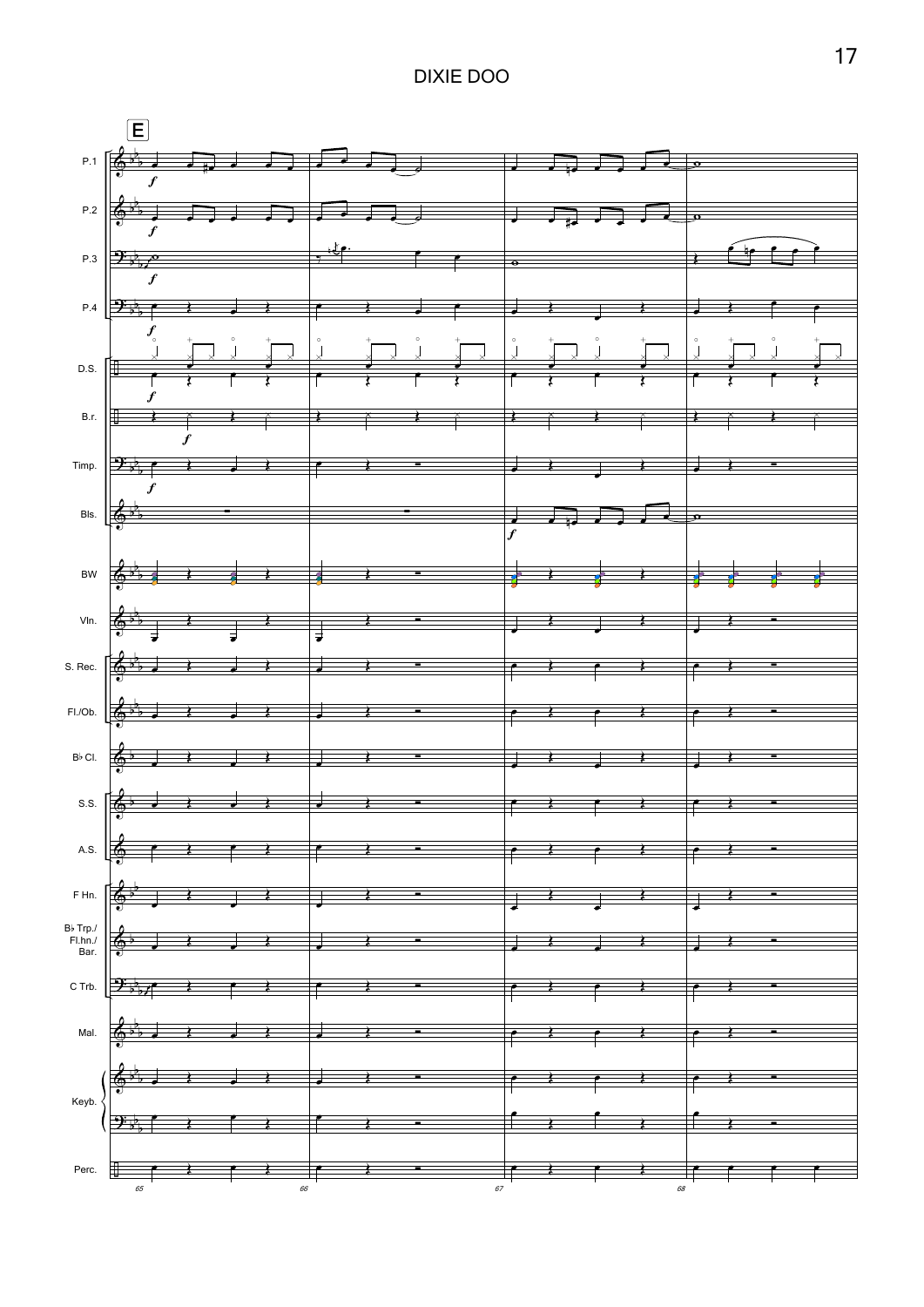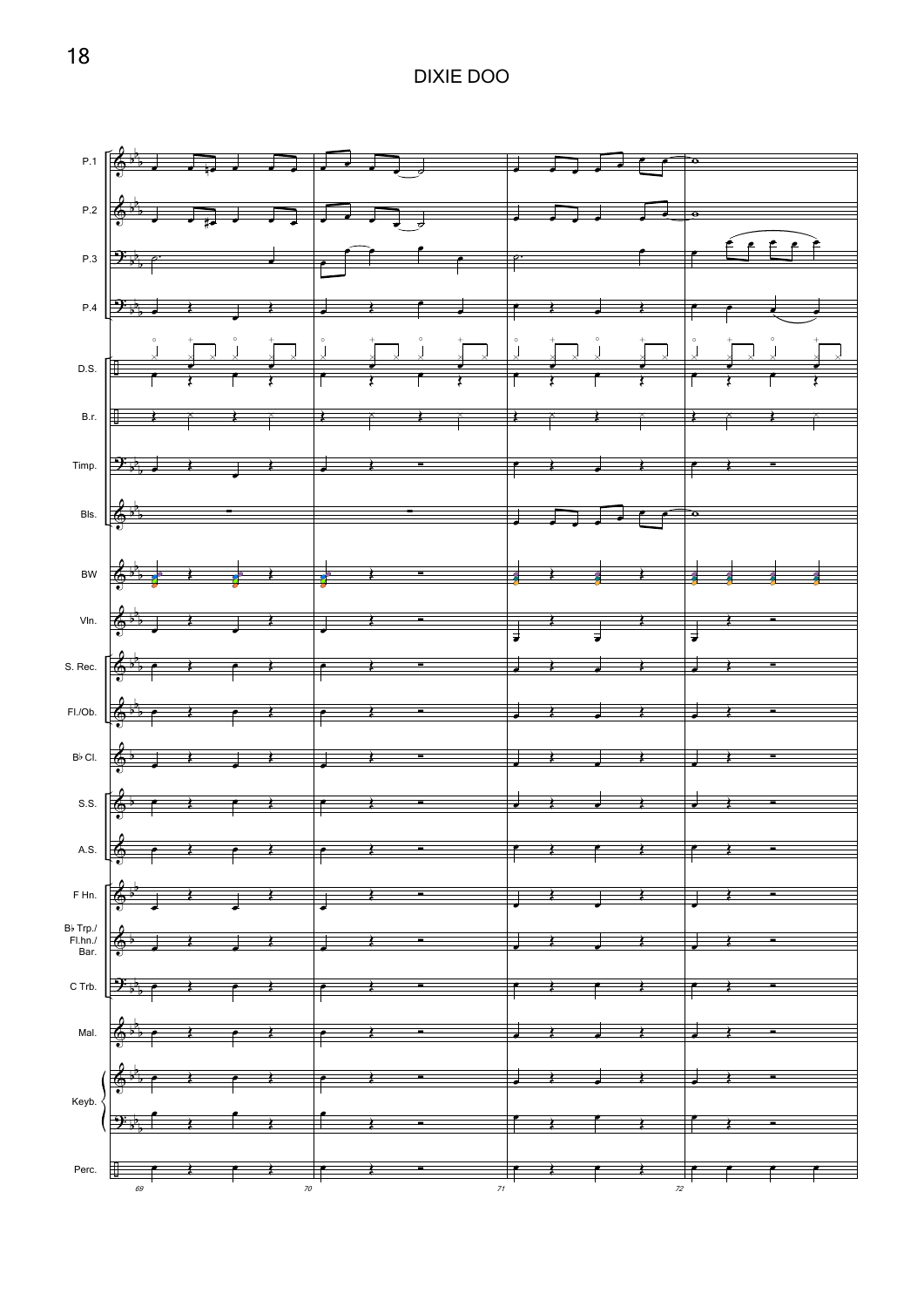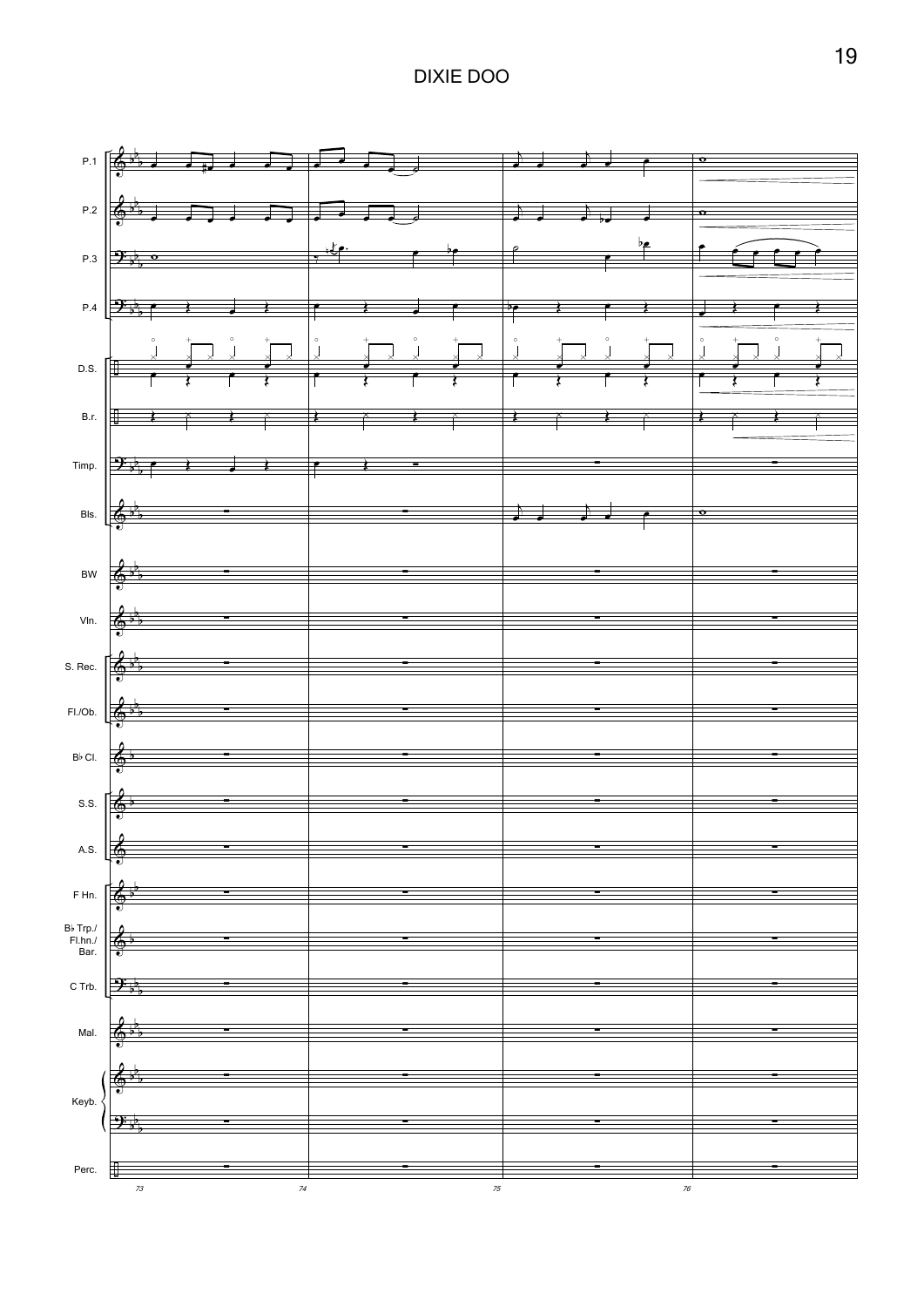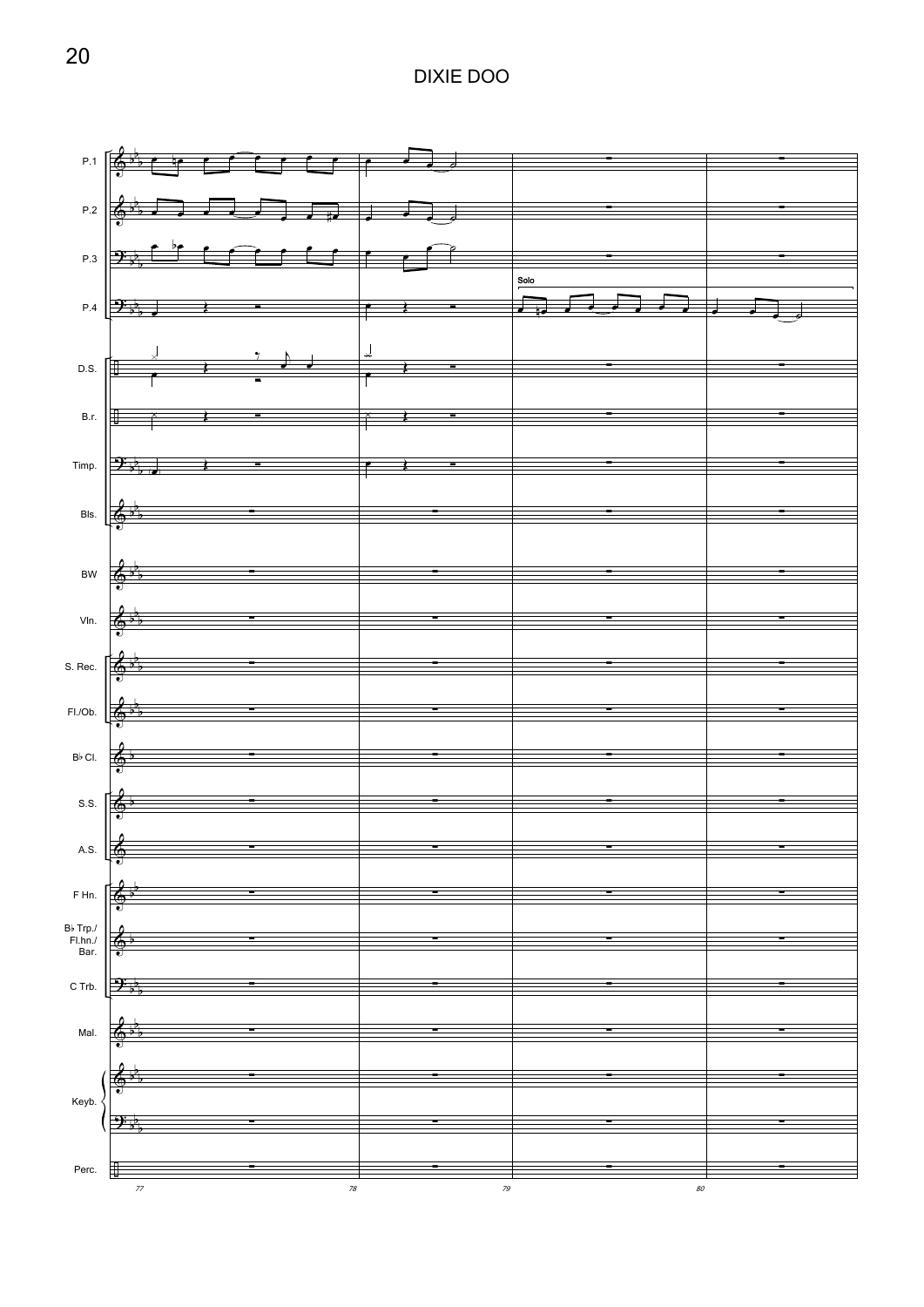